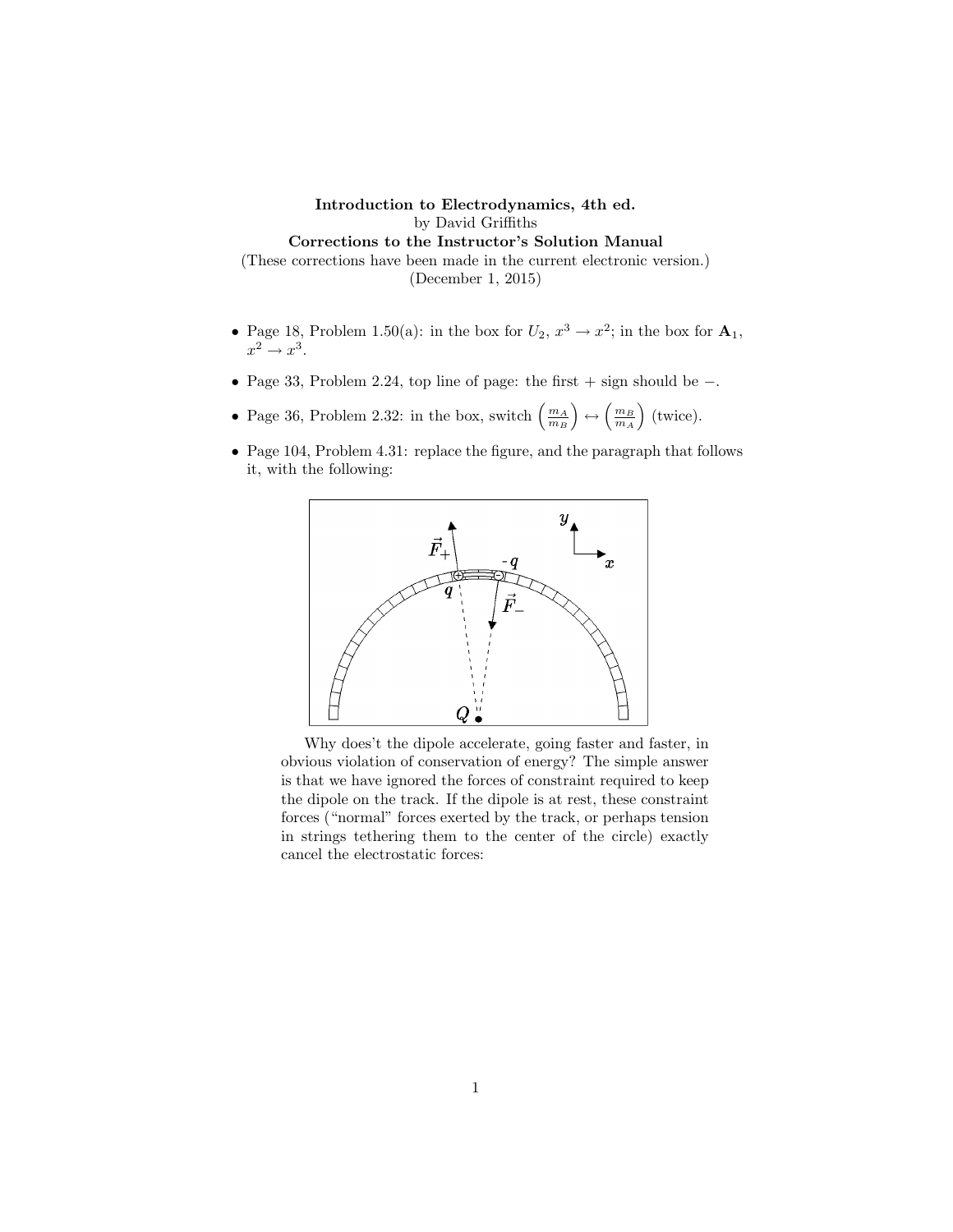

If the dipole is moving at constant speed, there must be an additional constraint force on each charge, to sustain the centripetal acceleration:

$$
\mathbf{F}_{\text{add}}=-\frac{mv^2}{R}\,\mathbf{\hat{r}}
$$

(where  $m$  is the mass of the charge—taking the rod connecting them to be massless—and  $v$  is the velocity), but these forces, directed toward the center, provide no tangential acceleration. There is no torque on the dipole—nor is any required, because it rotates at constant angular velocity.

In the general case of tangentially accelerated motion, it is illuminating to adopt a slightly different model. Imagine attaching the dipole to the track in a way that prevents the track from exerting any torque on the dipole, and then supplying an external "torque motor" to control the orientation. For example, the dipole could have a frictionless pivot at its center, which is attached to the track, so the dipole spins freely:



The orientation of the dipole would then be constrained to be tangential by connecting it to the torque motor (which we carefully design so as to exert no net force on the dipole). In this model the constraint force acts only on the pivot, and therefore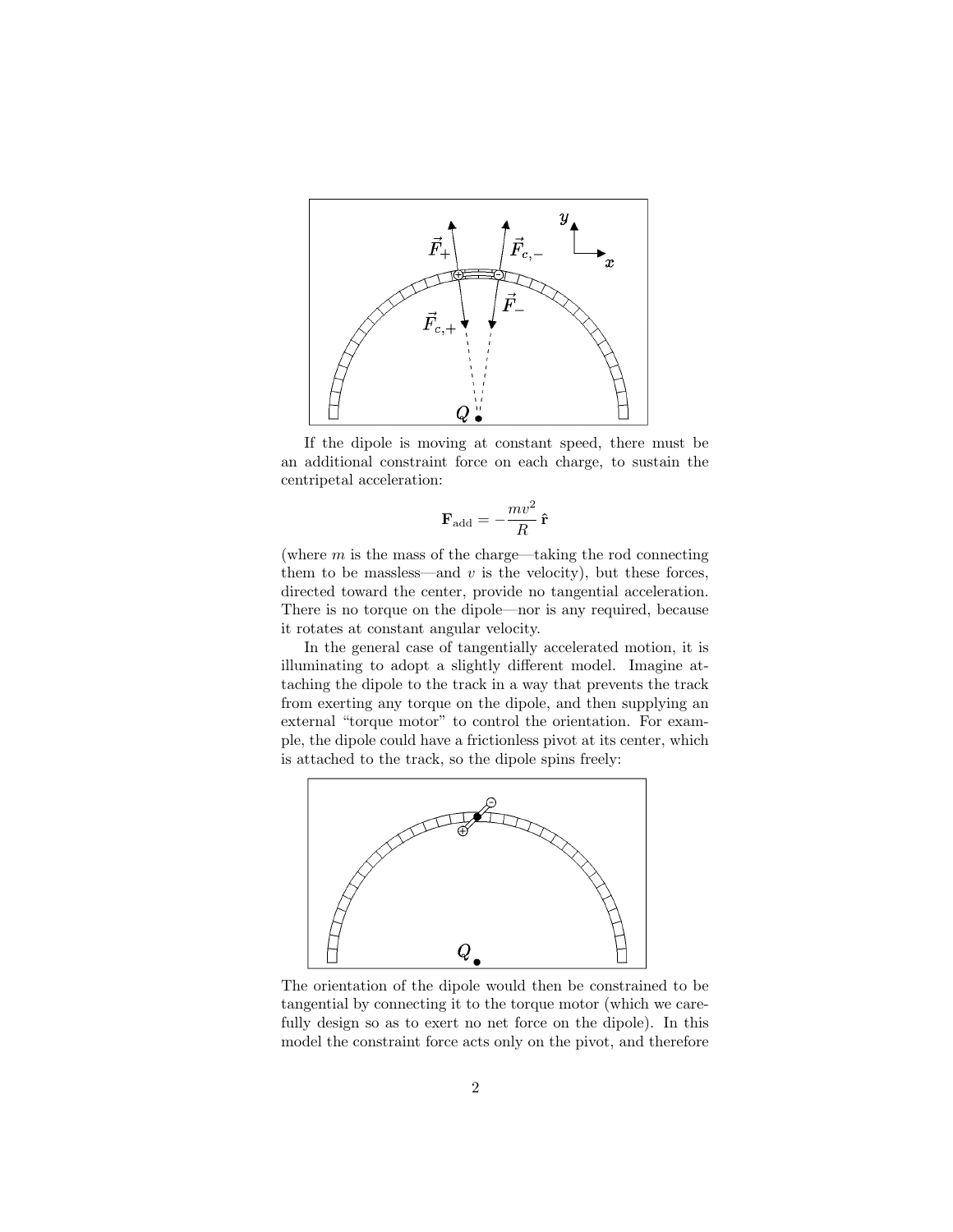must be radial, so it cannot cancel the electrostatic force. Thus there will be a net tangential force, and the dipole will accelerate around the track without limit. However, in this case we can easily identify the source of the energy. This is no perpetual motion machine—the energy is supplied by the torque motor.

[My original solution to this problem was incorrect. The error was pointed out by Alan Guth, and the argument provided here (including the figures) is an edited version of his solution, reproduced with his kind permission.]

- Page 111, Problem 5.4: erase "The force on the left  $\dots$  (to the right);" in favor of "The force on each side is zero;".
- Page 114, Problem 5.15: in the second line of the second box, change  $z > -a$  to  $z < -a$ .
- Pages 145-167: at the top of each page, "ELETRODYNAMICS"  $\rightarrow$  "ELEC-TRODYNAMICS"
- Page 149, Problem 7.17(b): erase the 2 (twice).
- Page 177, Problem 8.16: insert  $\pi$  in the last three expressions at the bottom of the page.
- Page 183, Problem 8.22: at the end, insert the following:

If  $a < R$ , the calculations are unchanged up to the end of the penultimate line, where we must now be careful to take the the penultimate line, where we must no<br>positive root:  $\sqrt{A^2 - B^2} = |a^2 - s^2|$ , so

$$
\mathbf{p} = \frac{\mu_0 q n I}{2a} \hat{\mathbf{y}} \int_0^R \left( 1 + \frac{(a^2 - s^2)}{|a^2 - s^2|} \right) s \, ds = \frac{\mu_0 q n I}{2a} \hat{\mathbf{y}} \left[ \int_0^a (1 + 1) \, s \, ds \right] \n+ \int_a^R (1 - 1) \, s \, ds = \frac{1}{2} \frac{1}{2} \mu_0 q n I a \hat{\mathbf{y}}.
$$
\n
$$
\mathbf{L} = -\frac{\mu_0 q n I}{2} \hat{\mathbf{z}} \int_0^R \left( 1 + \frac{(s^2 - a^2)}{|a^2 - s^2|} \right) s \, ds = -\frac{\mu_0 q n I}{2} \hat{\mathbf{z}} \left[ \int_0^a (1 - 1) \, s \, ds \right] \n+ \int_a^R (1 + 1) \, s \, ds = -\frac{1}{2} \frac{1}{2} \mu_0 q n I (R^2 - a^2) \hat{\mathbf{z}}.
$$

- Page 187, Problem 9.5: in final expression,  $v^2 \rightarrow v_2$ .
- Page 190, Problem 9.11(c), first line: insert  $\frac{1}{T}$  in front of the expression for  $(\mathbf{F}_m)_{\text{ave}}$ ; same for the last equation on the page.
- Page 191, Problem 9.11(d): erase "=  $\pi/\omega$ "; in the box, erase  $\pi$  and  $\omega$ , and insert a 2 in the denominator.